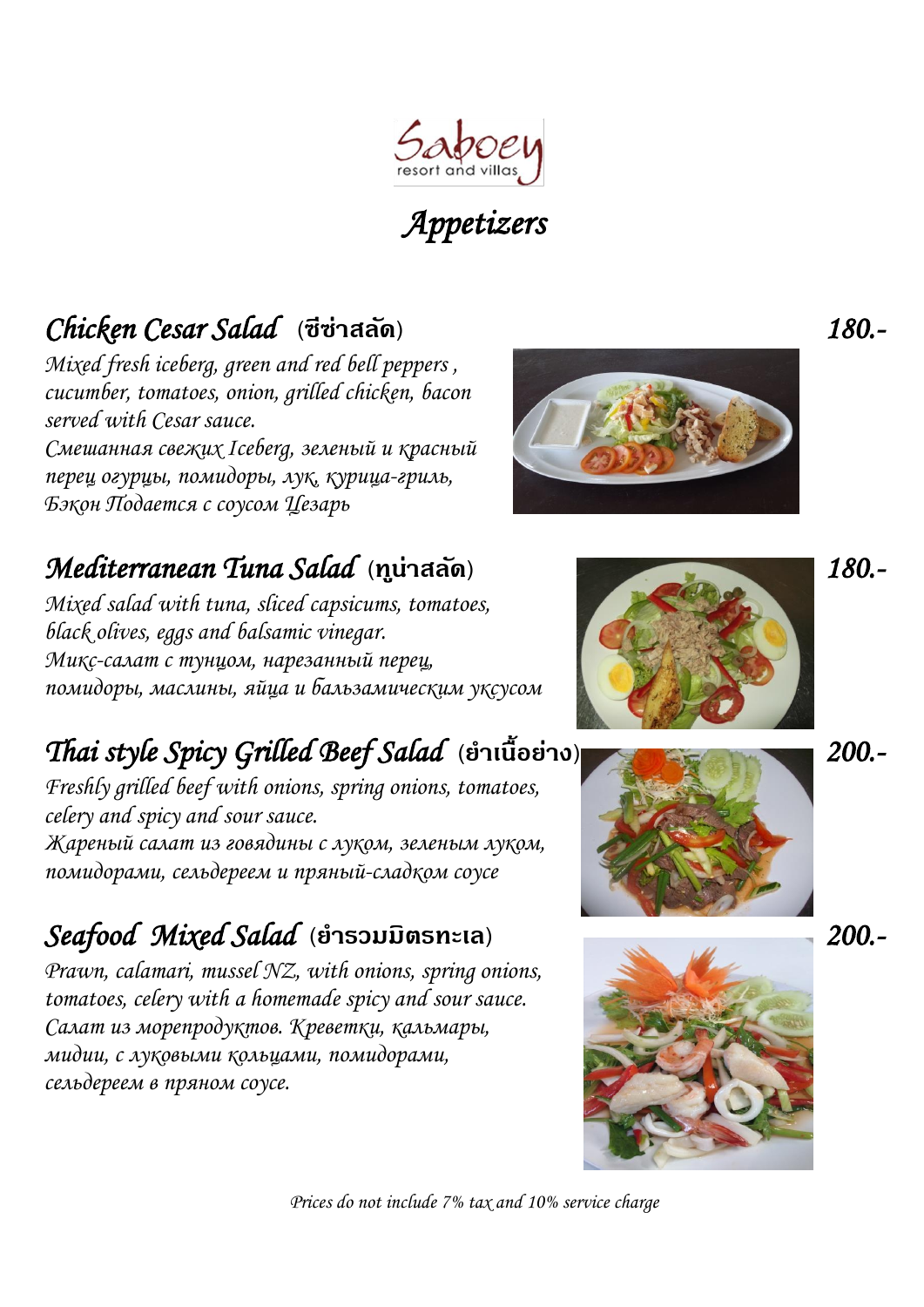#### Chefs Spicy Soup Prawn or Tofu **(ต้มย าก ุ้ง, เต้าหู้)** 200.-

A homemade spicy , sour soup with prawn or tofu, lemon grass, fresh galangal, tomatoes, lime leaves , sweet chili paste, fresh milk and coriander. ǿвежий калган, Lemon Grass, томатный Королева, Kaffir листья лайма *П*оппинг нефти тайского Chili Paste

#### Fresh Tomato Soup **(ซ ุปมะเขือเทศ)** 180.-

Fresh tomatoes boiled with carrots, onions, celery, fresh pepper topped with Fresh cream, served with garlic bread ǿуп из томатов. ǿ морковью, луком, сельдереем, молотым перцем, сливками. Подается с чесночным хлебом

# Main Course

#### Phad See Eiw Pork, Beef, Chicken or Tofu **(กว๋ ยเตี๋ยวผดัซีอิ๊ วหม,ูเน้ือ,ไก,่เต้าหู้)** 180.-

Stir fried flat noodles with soya sauce with your choice of pork, beef or chicken with carrots, baby corn, kale Жареные плоская лапша с соевым соусом на выбор: свинина, говядина или курица с морковью, кукурузой, капустой

#### Phad Thai Goong , Gai or Tofu **(ผัดไทยก ุ้ง, ไก่หรือ เต้าหู้)** 200.-

Pan fried noodles Thai style with your choice of prawns , chicken or tofu and bean sprouts, peanuts, egg in tamarind sauce served in fried eggs Thai style. Жареная лапша тайском стиле с вашим выбором креветки, курицу или тофу и ростками сои, Арахис, яйцо в тамаринда соусом подается в жареном Стиль Яйца тайский









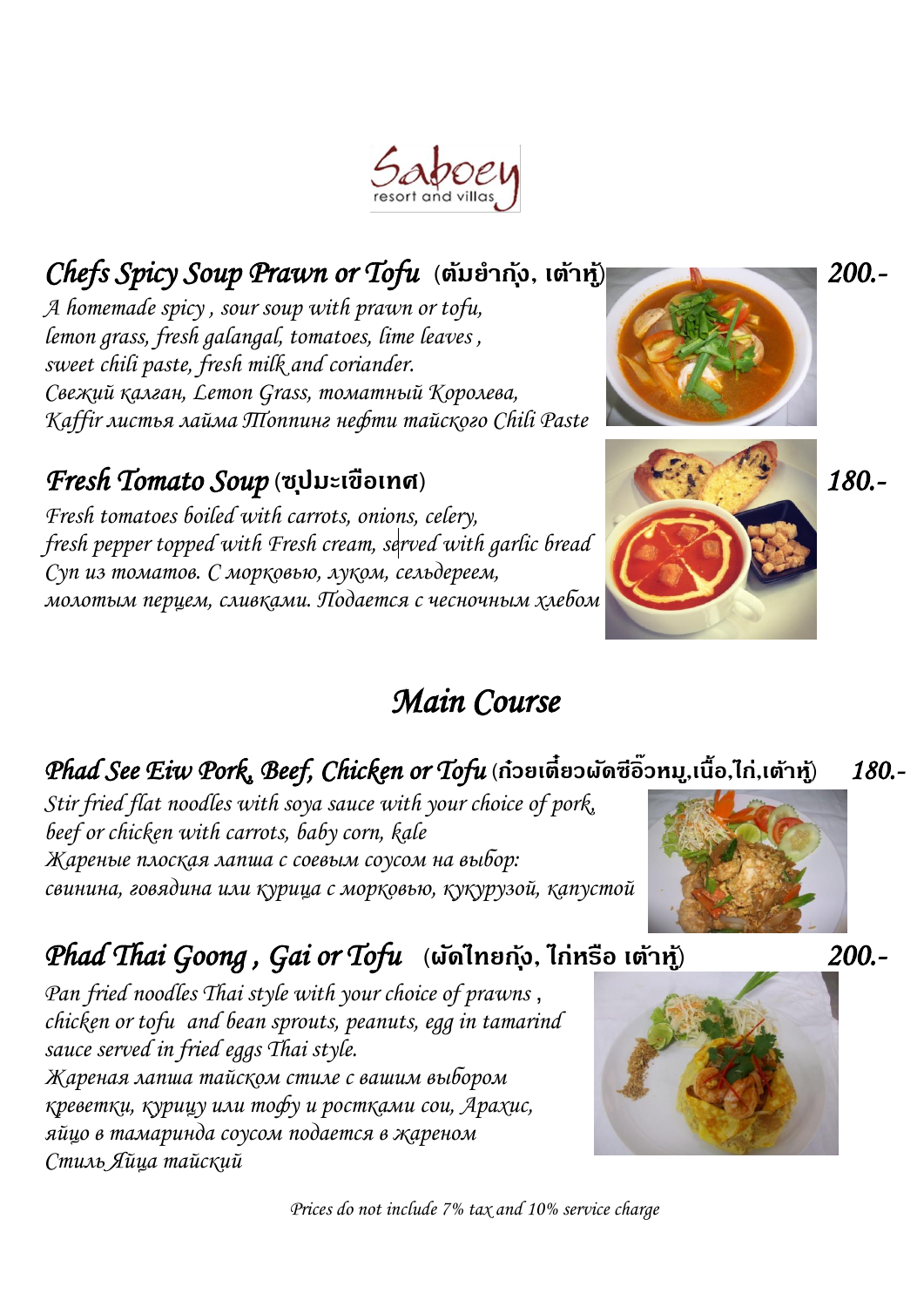#### Thai Green Curry Soup Chicken , Tofu **(แกงเขียวหวานไก่, เต้าหู้)** 220.-

Fried green curry with chicken or Tofu , eggplants, baby eggplants, string beans, sweet Basil, fresh chili served with steamed rice. Жареные зеленые карри с курицей или тофу, баклажаны, бэби баклажаны, фасоль, базилик, свежий чили, подается с рисом пару

#### Beef, Chicken ,Pork or Tofu Spicy Basil Sauce **(ผัดกะเพราเนื้อ, หมู, ไก่, เต้าหู้)** 220.-

Stir fried beef, pork , chicken or tofu in a spicy sauce with basil leaves, onions, string beansserved with steamed rice. Жареная говядина, свинина или курица тофу в остром соусе с листьями базилика, лук, стручковая фасоль Подается с рисом пару

#### Sweet and Sour Prawns, Fish , Tofu **(ผัดเปรี้ยวหวานก ุ้ง,หมู,ไก่,เต้าหู้)** 220.-

Stir fried prawns, pork chicken or tofu with pineapple, onions, spring onions, cucumber with sweet and sour sauce served with steam rice. Креветки, или рыба, или тофу в кисло-сладком соусе. Обжаренные креветки, или тофу, или рыба в кисло-сладком соусе, с ананасом, луком, луком зеленым, огурцом. Подается с рисом.

#### Mossman Curry Chicken or Tofu **(มัสมั่นไก่, เต้าหู้)** 250.-

Thai traditional curry chicken with peanuts, potatoes, onion, shallots & Thai herbs served with steamed rice. ȁтка, приготовленная по традиционному тайскому рецепту с соусом карри, арахисом, картофелем, луком шалот, тайскими травами. Подается с рисом на пару.











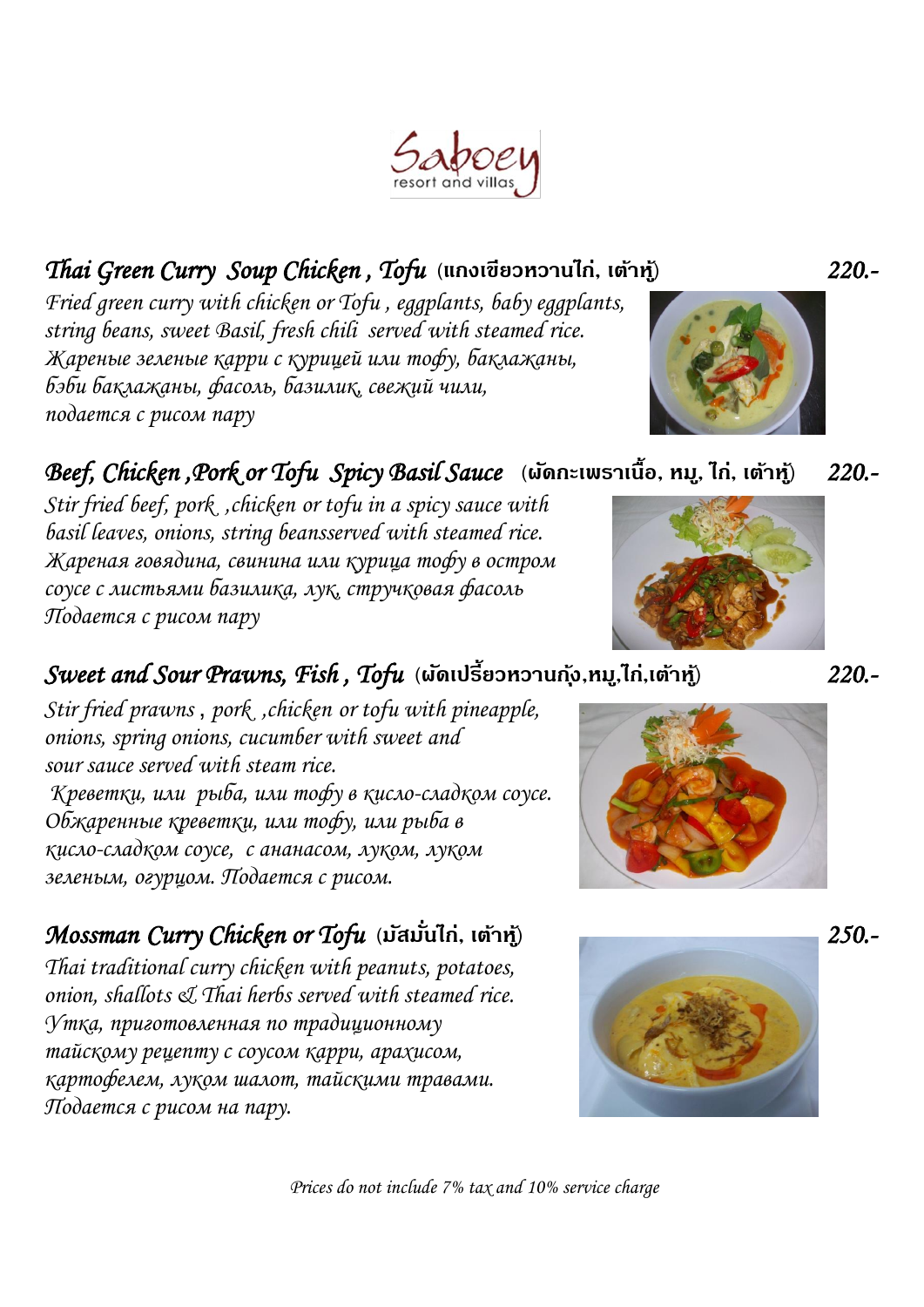#### Red Curry Roasted Duck or Tofu **(แกงเผ็ดเป็ ดย่าง, เต้าหู้)** 250.-

Sliced roasted duck breast or tofu with red curry in coconut milk, grave fruit, pineapple, queen potatoes, served with steamed rice .

Жареная утка или тофу в красном соусе карри. Нарезанная кусочками жареная утиная грудка, или тофу, в красном соусе карри, в кокосовом молоке, с ананасом, картофелем. Подается с рисом на пару.

# Sandwiches & Burgers Tuna or Chicken Sandwich **(ทูน่า, ไก่ แซนด์วิช)** 220.-

Marinated tuna or grilled chicken sandwich with onion, tomatoes, cucumber served with French fries . Маринованный тунец на гриле или фарш куриный сэндвич с луком, помидорами, огурцами Подается с картофелем фри

#### Chicken or Beef Burger **(ไก่ ,เนื้อ เบอร์เกอร์)** 220.-

Homemade grilled minced chicken or Beef burger with onions, tomatoes, cucumber, served with French fries. Гриль куриного фарша или говяжьего фарша с луком, помидорами, огурцами Подается с картофелем фри

#### Club Sandwich **(คลับแซนด์วิช)** 250.-

Triple decker sandwiches with grilled chicken, cheese, eggs, tomatoes and crispy bacon, onion, tomatoes, cucumber ,served with French fries Ȁрехместный бутерброды палубе с жареной курицей, сыром, яйцами, помидорами и хрустящим беконом, луком, Помидоры, огурцы Подается с картофелем жареным









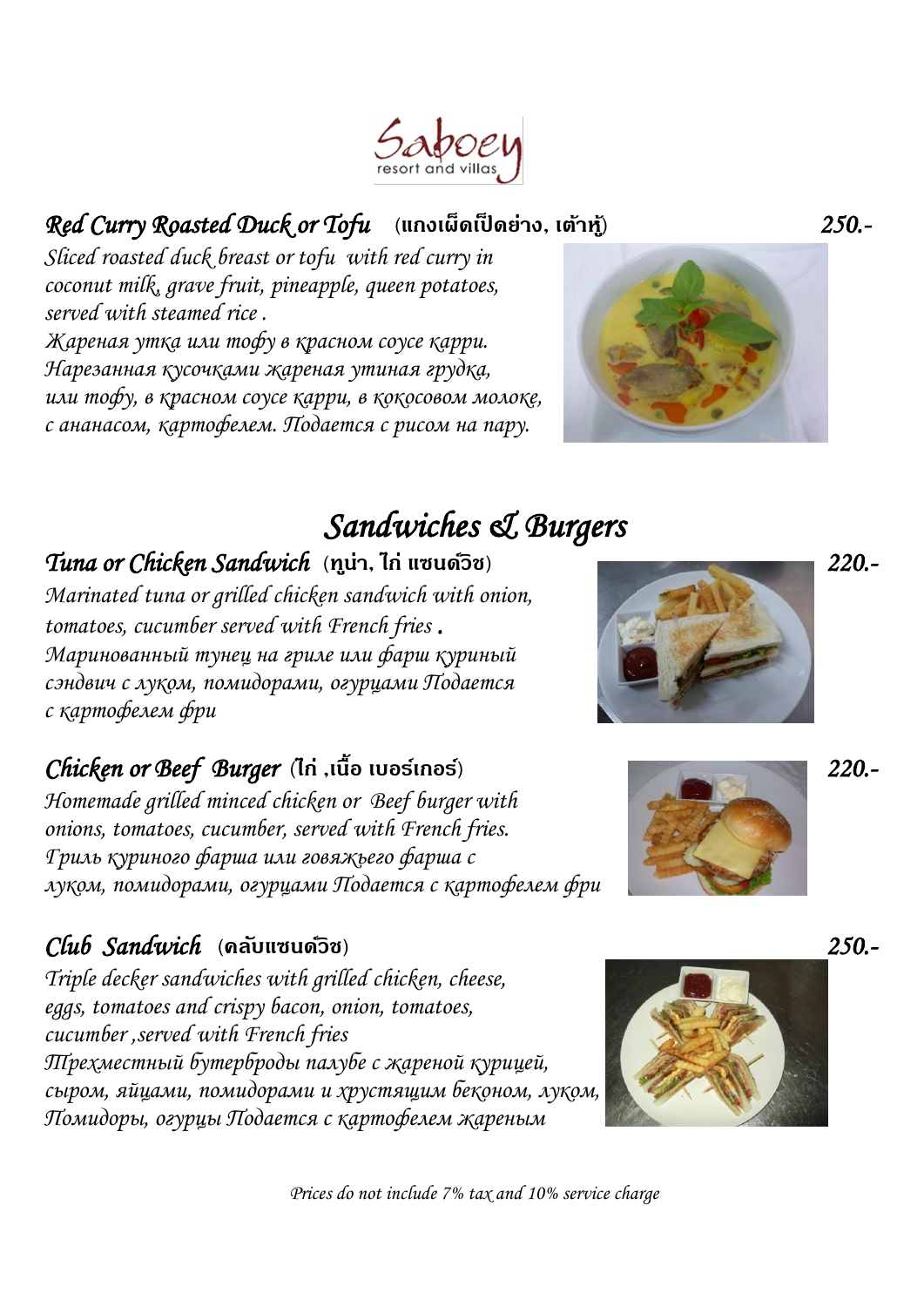

Pasta…

Pasta Selection; Spaghetti , Penne, Fettuccini with choice of your favorite sauce; Pasta with Tomato sauce **(ซอสมะเขือเทศ)** 200.-

Stir fried pasta with a homemade tomato basil sauce, served with garlic bread. Паста на выбор: спагетти, пенне, фетучини. Подается с соусом на Ваш выбор.Паста с соусом из томатов и базилика. Подается с чесночным хлебом.

#### Pasta with Carbonara **(คาโบนาร่า)** 220.-

Stir fried pasta with cream sauce, bacon, onions, mushrooms served with garlic bread. Паста корбонара. Паста с беконом, сливочным соусом, луком, грибами. Подается с чесночным хлебом.

#### Pasta with Seafood **(ซีฟู้ ด)** 250.-

Stir fried pasta with tomato basil sauce, prawns, calamari, mussel NZ served with garlic bread. Паста с морепродуктами. Паста с томатным соусом, базиликом, креветками, мидиями, кальмарами. Подается с чесночным хлебом.

#### Sea Bass Steak **(ซีบาส สเต็ก)** 380.-

Grilled white snapper with red wine sauce, asparagus, carrots, baby corn served with baked potato and lemon sauce. ǿтейк из сибаса. Приготовленный на гриле стейк сибас, под красным вином, с овощами (спаржа, морковь, кукуруза).



Подается с печеным картофелем и лимонным соусом.







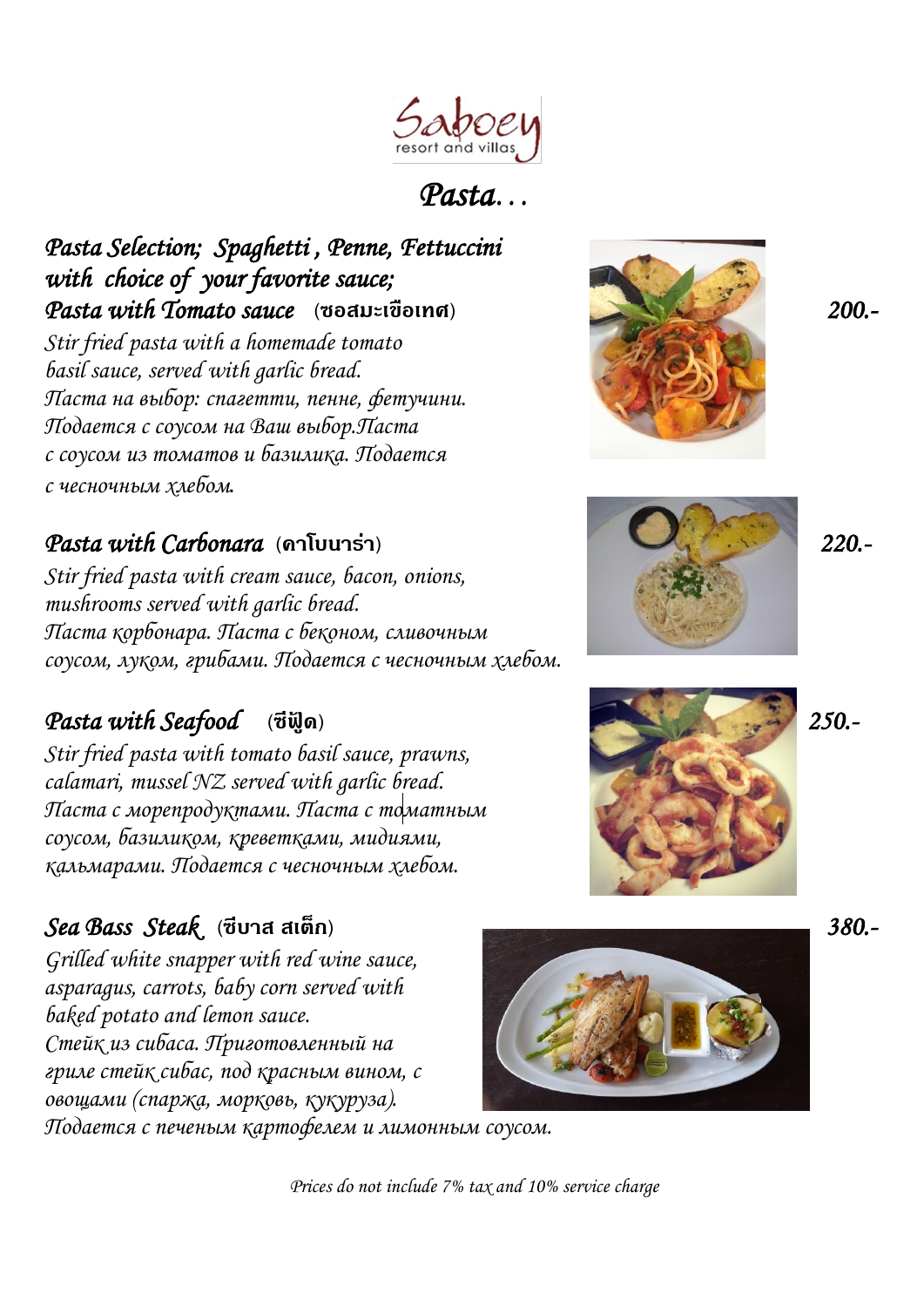

#### **Dessert**

Home Made Sorbet Ice cream 69.- Per Scoop Choose from Lemon grass, Lychee, Coconut or Mango

fresh Papaya

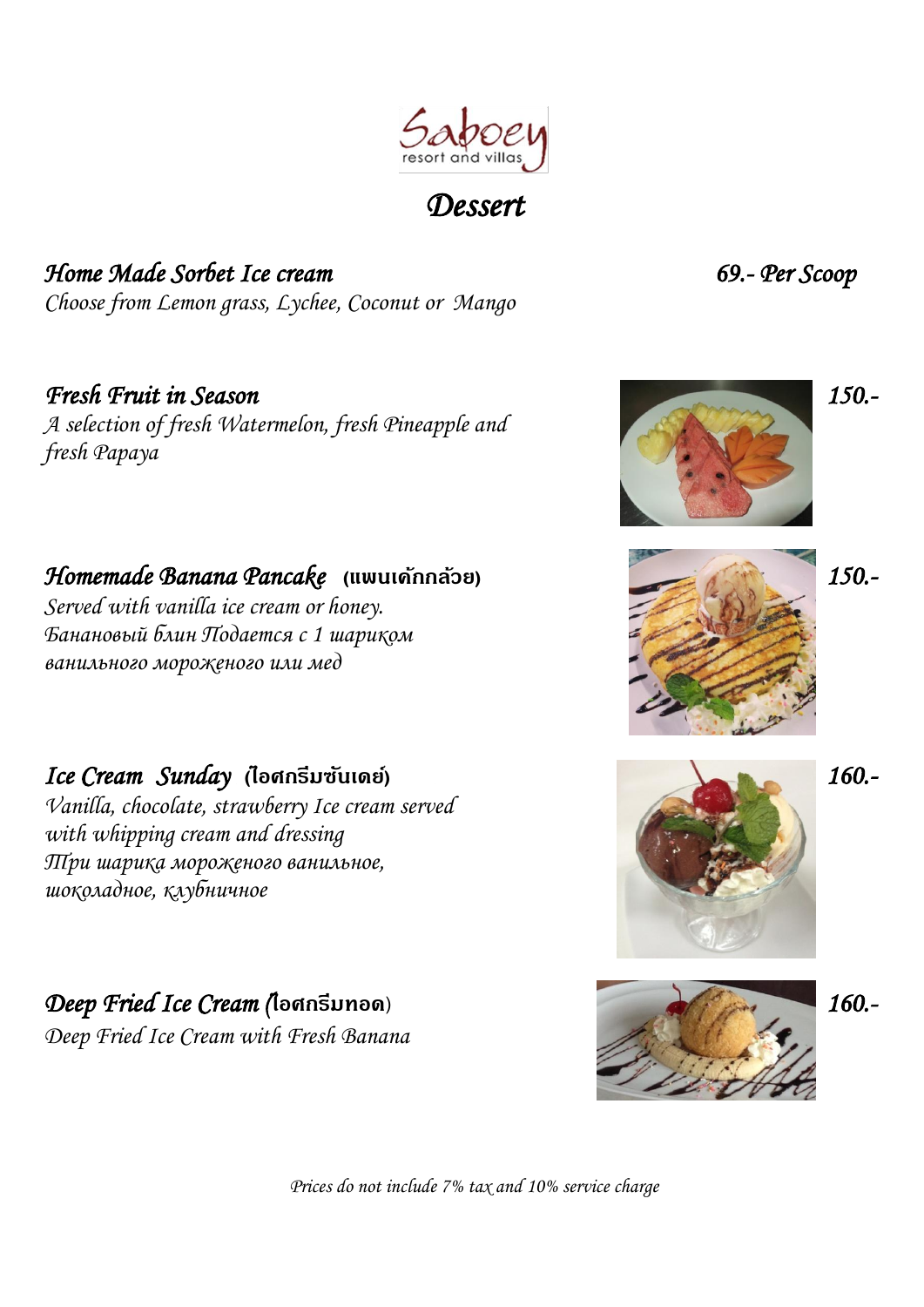

Mickey's Burger 150.-Beef burger with cheese, Tomato, Lettuce and French fries

Doraemon's Nugger 150.-Chicken Nugget with Salad and French fries

Road Runner's Burger 150.-Chicken Burger with Salad and French fries

Monster Toast Sandwich 150.-Grilled Ham and Cheese Sandwich with Salad and French fries

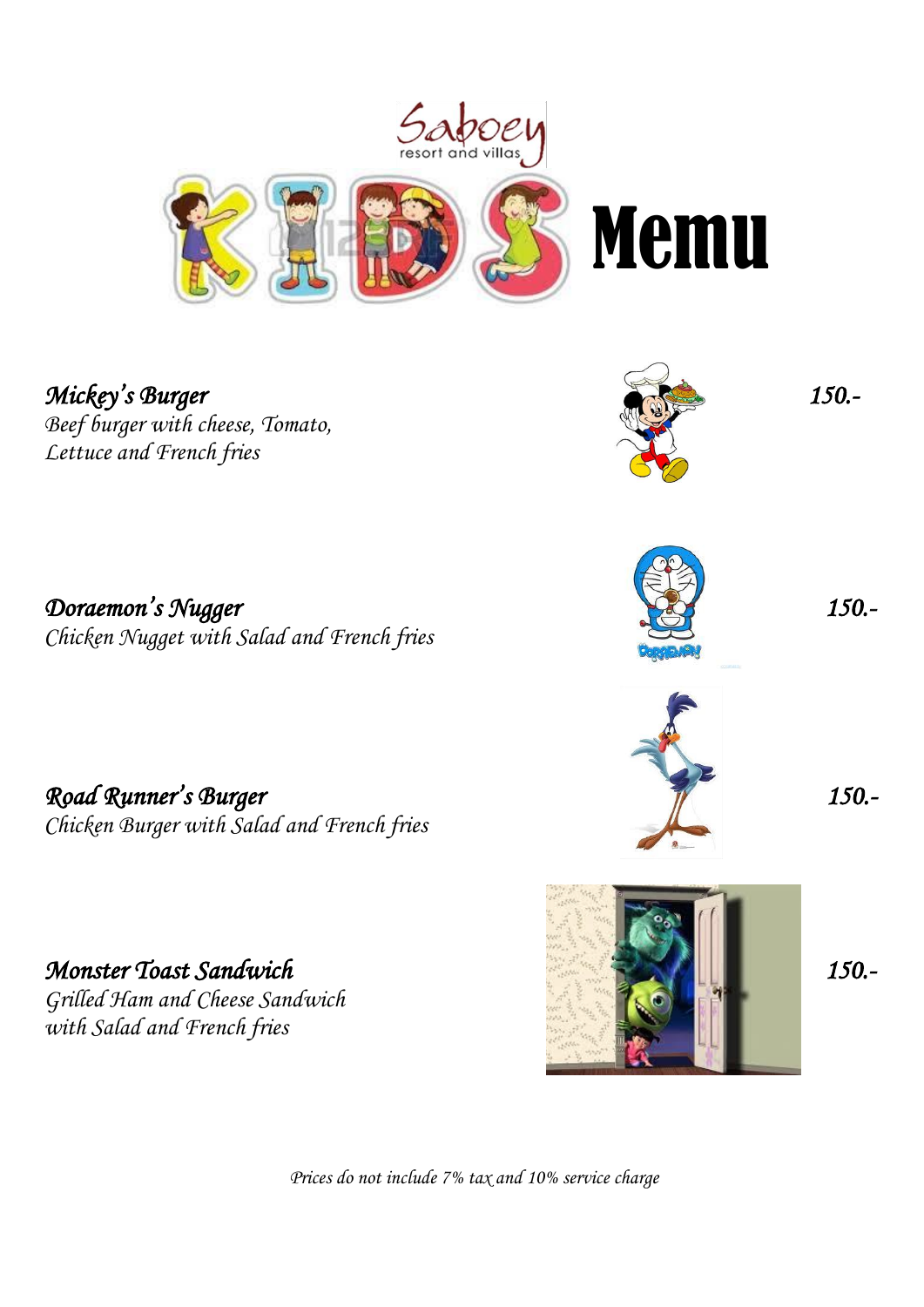

# Special Hot Pan

Sea food Hot Pan **(ซีฟุ้ ดกะทะร้อน)** 320 Mixed seafood with vegetable, garlic and pepper sauce Served in a flaming hot pan

Pork Served Hong Kong style (หมูฮ่องกง)<br>Pork with tomatoes, Mixed vegetable In a red wine sauce

All. Served with Steamed rice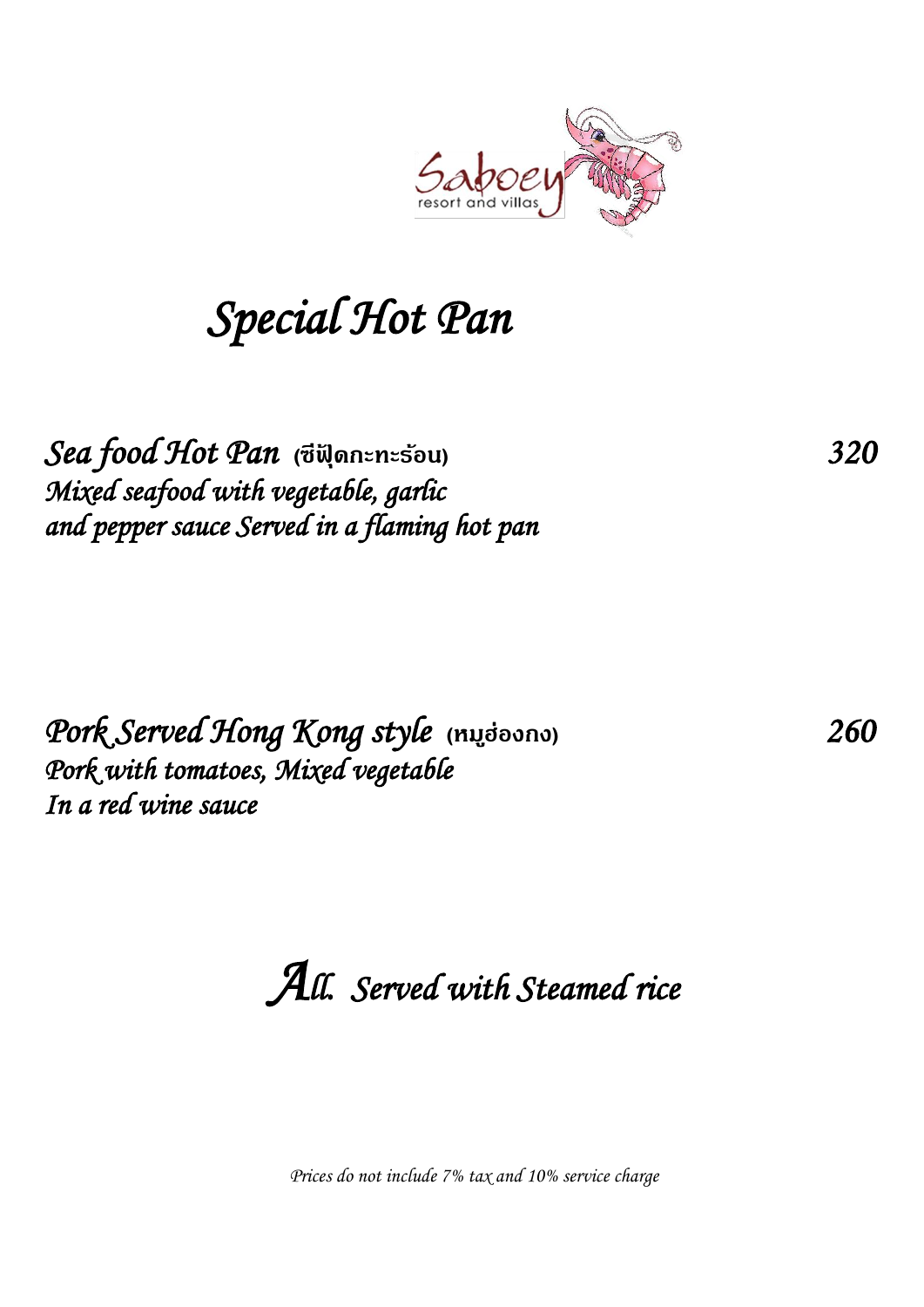

Special Menu

Pork Steak 380<br>Served with Mushroom Sauce and Mashed Potato

Salmon Steak<br>Served with Lemon Cream Sauce<br> and Mashed Potato

Special white Snapper 360 Choice of Sauce Cashew nut Sauce / Sweet and Sour Sauce / Garlic and Pepper Sauce / Spicy Mango Salad / Chili and Lemon Sauce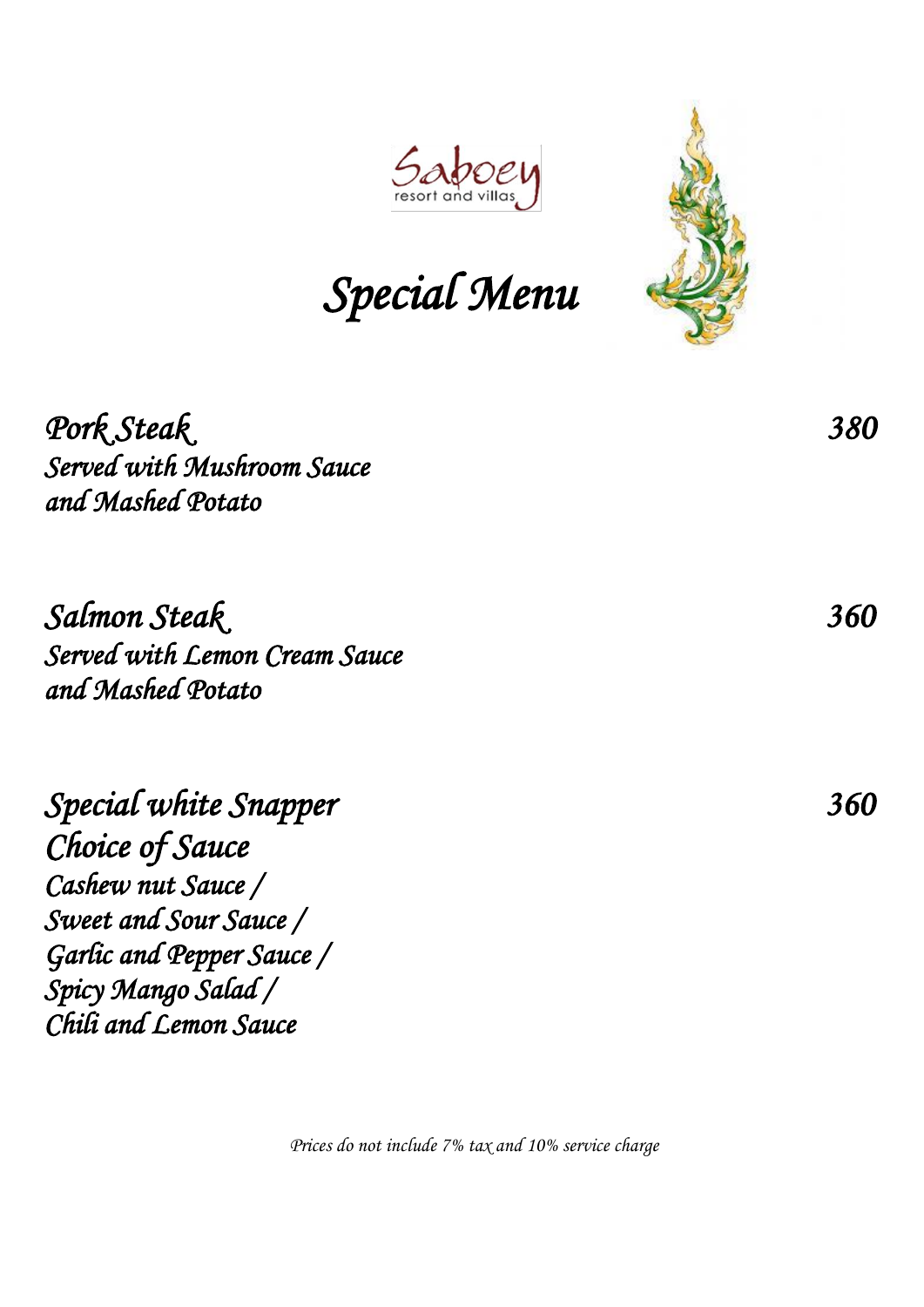

# Salmon steak served with 380.-Bell peppers sauce and baked potato

Grilled Duck with Garlic pepper 320.- Kiwi sauce served with fried rice with butter

Deep fried Soft Shell crab with 300.-Curry powder Served with Steamed rice